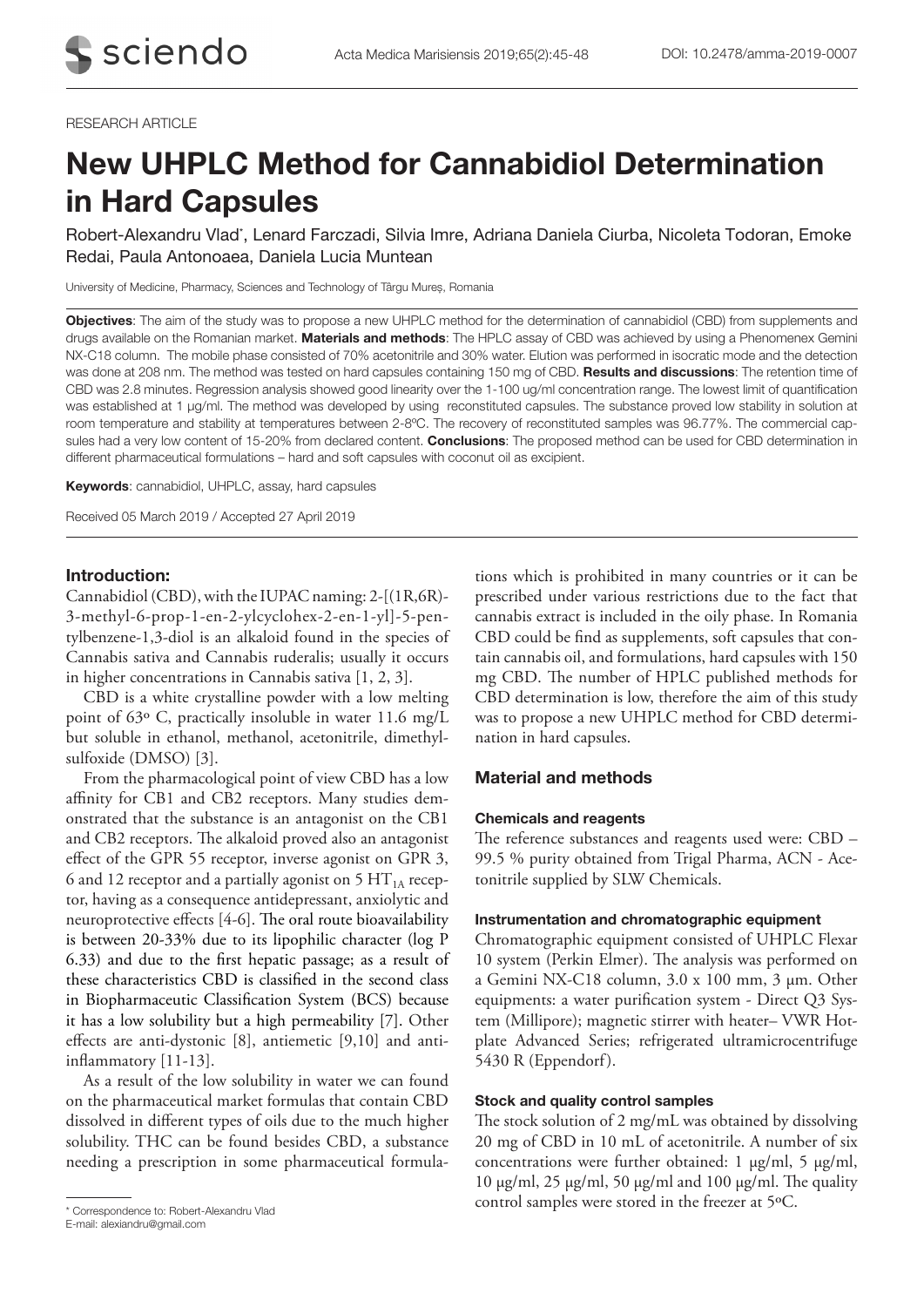#### Extraction procedure

Ten capsules were weighted empty and with the mixture of CBD and coconut oil in order to determine the average mass of the content. A mass of 427 mg of was transfered in a 10 ml volumetric flask and extracted with ACN. The resulted composition was stirred at 1200 rpm for 60 minutes, without heating; the next step was to centrifugate at 12000 rpm for 5 minutes and in the end from the solution obtained a volume of 0.1 ml has been taken diluted 50 times with ACN.

A quantity of a reconstitued samples equivalent to 15 mg of CBD and 25 mg of coconut oil was extracted by applying the same procedure as for the hard capsules.

#### Calibration curve and linearity

Calibration curve consisted of a blank sample, a placebo sample (sample with coconut oil and ACN) and 6 nonzero samples, ranging from 1-100 µg/mL. The calibration curve plotted the peak areas of the 6 non-zero samples.

## **Results**

# HPLC method development

During the method development, several columns have been tested: Zorbax SB-Solvent Saver plus, Supelcosil LC-18, Luna C18 (2) and Gemini NX-C18. Due to the relatively high tendency of decomposition of CBD under temperature effect, the column temperature was set at an optimum temperature of 13 ºC and the samples were kept at  $10 \text{°C}$ .

The chromatography analysis was finally conducted on a Gemini NX-C18, 3.0 x 100 mm column, 3 µm, at 13 °C. The analysis time was set for 3.5 minutes. The elution was isocratic and a mixture of 70% ACN and 30% water as a mobile phase was used, whereas the flow rate was set for 1 mL/min and the injection volume at 10 µl. The chromatograms were obtained at 208 nm, however spectra were recorded between 200-400 nm.

At the begining of the chromatographic method development the purpose was to find a suitable mobile phase which leads to adequate peak's shape and short analysis time. Initially CBD was eluted with a mixture of 40% water and 60% acetonitrile gradient composition, resulting in broad peak with a retention time of 4 minutes. The chromatographic behaviour of the analyte allowed the reducing the percentage of water to 30% which determined the CBD retention time of 2.8 minutes and a total run-time of 3.5 min, providing symmetric and narrow peak. Based on the UV spectra, the optimal wavelength was set at 208 nm.

# Analytical performances of the method

## *Specificity*

The retention time of the CBD in the optimised chromatographic conditions was 2.8 min. No interferences were detected at the retention time of the CBD on the chromatogram of a blank sample (Figure 1).

#### *Selectivity*

Good selectivity was observed as no peak from the coconut oil interfered with CBD. The peaks showed small variability, RSD% being less than 5%.

## *Calibration curve and carry-over*

The calibration curve was obtained as area versus concentration by using 6 calibration points. The concentrations ranged between 1-100 µg/ml and each calibration point was determined by replicate analysis (n=5). The value of the correlation coefficient was higher than 0.99. No carryover was observed by injecting high-concentration standard before blank sample analysis.

#### *Accuracy and precision*

Accuracy and precision were calculated at three levels of concentration: low L (10  $\mu$ g/ml), intermmediate I (25  $\mu$ g/ ml) and high H (100 µg/ml). The intra-day and inter-day variability were less than 2% at all the 3 concentrations tak-



Fig. 1. Chromatogram of a blank sample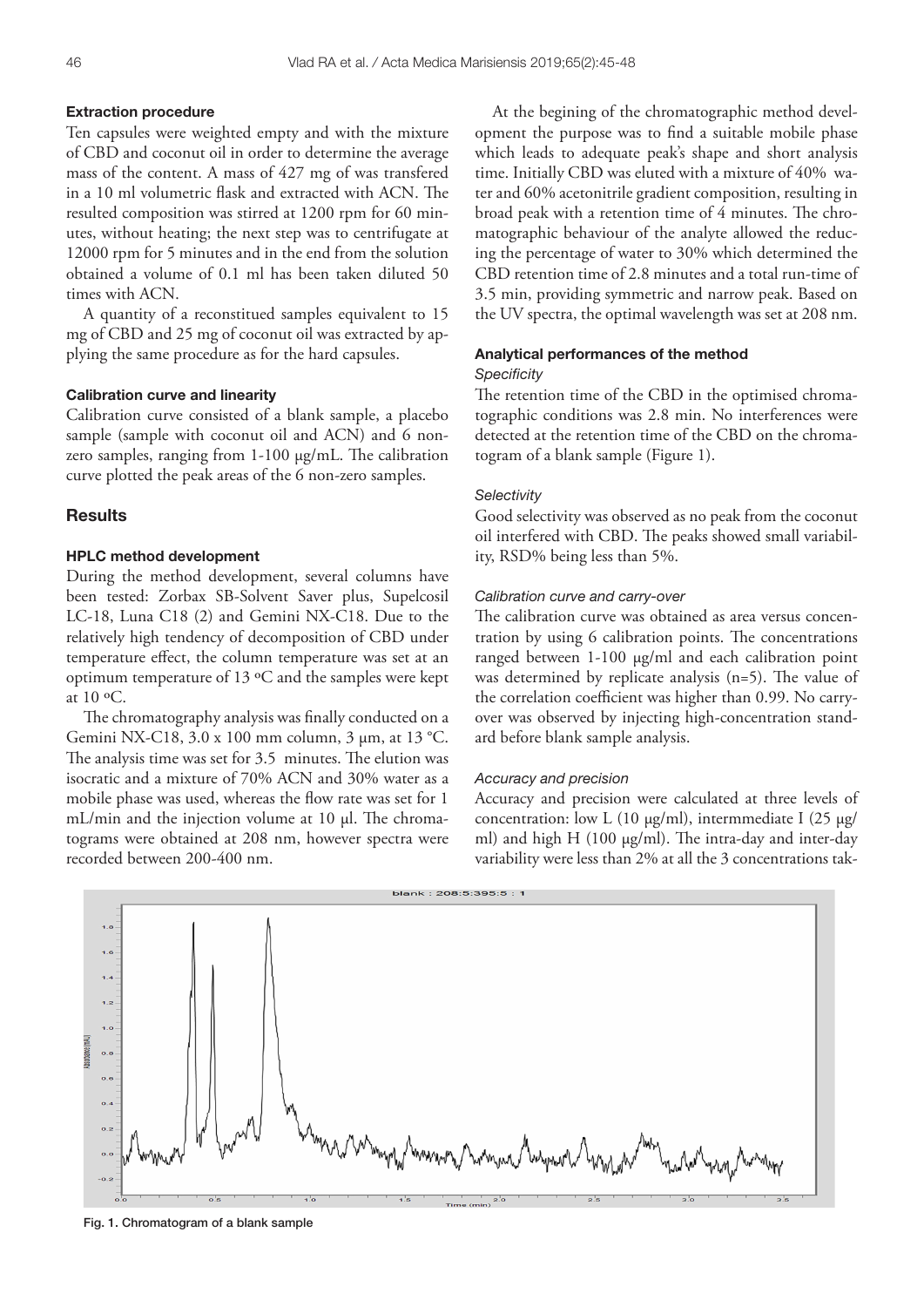en into consideration, showing that the method was precise and accurate. The CV for intra-day assays ranged from 0.11% to 1.84% while the inter-day values of CV were between 0.31-0.51%. The mean accuracy for the intra-day assay ranged between 97.83%-102.99% while the inter-day accuracy was between 98.34%-102.81% (Table I).

## *Stability*

It has been observed that if the CBD capsules are storaged at room temperature the concentration of CBD is 5 to 6 time smaller compared to when it is kept at temperatures between 2-8 ºC, also the CBD solution kept at room temperature gets colored into yellow. No specific storage conditions were labelled on the studied commercial samples. The indication for storage at low temperature is not a common label for this substance and commercial products. Our findings confirm the Sigma Aldrich storage indication at 2-8ºC.

## *Limits of quantification*

These two parameters were analyzed on acetonitrile solutions, diluted from the stock solution. The lowest limit of quatification was 1 µg/ml (Figure 2) and the highest limit of quantification was 100 µg/ml (Figure 3).

Table I. Accuracy and precision for within batch and between-batch assays (n=5)

| Level   | Nominal concentration, ug/mL | Intra-dav |               | Inter dav |               |
|---------|------------------------------|-----------|---------------|-----------|---------------|
|         |                              | RSD %     | Mean accuracy | RSD %     | Mean accuracy |
| L level | 10                           | 1.84      | 99.19         | 0.50      | 102.5         |
| I level | 25                           | 0.29      | 97.83         | 0.31      | 98.34         |
| H level | 100                          | 0.11      | 102.99        | 0.51      | 102.81        |



Fig. 2. Chromatogram of CBD at LLOQ of 1 µg/mL





Fig. 3. Chromatogram of CBD at ULOQ of 100 µg/ml